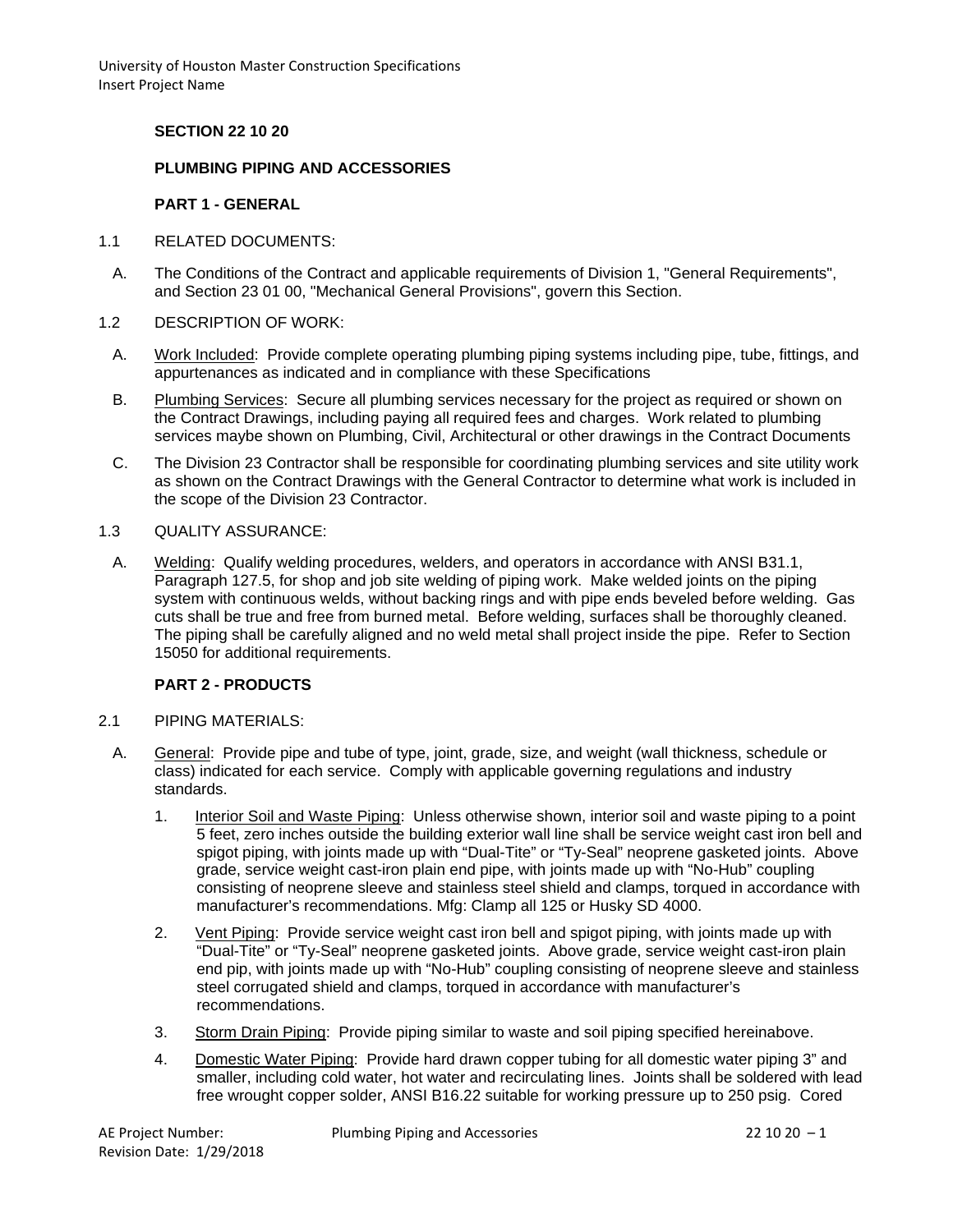> solder will not be allowed, all solder shall be solid string or wire type. Piping larger than 3" shall be cast iron with mechanical joints with appropriate gaskets, nuts and bolts.

- 5. Gas Piping: Provide standard weight black steel. All intermediate pressure pipe and all fittings 2" and larger shall have welded joints. Fittings 1-1/2" and smaller shall have standard weight black malleable iron screwed. Fittings 2" and larger shall have "Tube Turn" forged welding type, or approved equal.
- 2.2 PIPE/TUBE FITTINGS:
	- A. General: Provide factory-fabricated fittings of type, materials, grade, class, and pressure rating indicated for each service and pipe size. Provide sizes and types matching pipe, tube, valve, and equipment connections. Where not otherwise indicated, comply with governing regulations, industry standards, and where applicable, with pipe manufacturer's instructions for selections.

## **PART 3 - EXECUTION**

#### 3.1 PIPING INSTALLATION:

- A. Industry Practices: Install pipe, tube, and fittings in accordance with recognized industry practices which will achieve permanently leakproof piping systems, capable of performing each indicated service without failure or degradation of service. Install each run with a minimum of joints and couplings, but with adequate and accessible unions or flanged connections to permit disassembly for maintenance/replacement of valves and equipment. Reduce sizes (where indicated) by use of reducing fittings. Align accurately at connections, within 1/16" misalignment tolerance. Coordinate piping locations with other trades to avoid conflict. Give ductwork preference unless directed otherwise by the Engineer.
- B. Systems: Install piping parallel or perpendicular to lines of building, true to line and grade, and with sufficient hangers to prevent sags between hangers. Provide fittings at changes in direction. Piping in finished areas shall be concealed, except in mechanical rooms. Where pipes of different sizes join, provide reducing elbows, tees, or couplings. Bushings will not be acceptable.
- C. Pipe Layout: All piping shall be installed in accordance with Plans and Specifications and according to all applicable local and state codes. Minor piping revisions due to substituted equipment are acceptable provided they are indicated on piping fabrication drawings. All the various piping systems shall be made up straight and true and run at proper grades to permit proper flow of the contained material. Lines shall also be graded for proper drainage. Piping shall follow as closely as possible the routes shown on Drawings which take into consideration conditions to be met at the site. Should any unforeseen conditions arise, lines shall be changed or rerouted as required after proper approval has been obtained. All piping shall be installed with due regard to expansion and contraction and so as to prevent excessive strain and stress in the piping, in connections, and in equipment to which the lines are connected. All piping shall be clean when it is installed. Before installation it shall be checked, upended, swabbed, if necessary, and all rust or dirt from storage or from laying on the ground shall be removed.
- D. Concealed and Exposed Piping: All piping in finished areas shall be concealed, unless otherwise noted. Piping exposed in mechanical rooms and other locations as noted shall be installed in an orderly manner and parallel with or perpendicular to building lines. Exposed piping in occupied areas shall be routed tight to the structure or as high as is possible.
- E. Expansion and Contraction: Install loops, offsets, sizing joints, and expansion joints, as necessary, to avoid strain resulting from expansion and contraction of piping systems on fixtures and equipment.
	- 1. Expansion Loops and Offsets: Provide expansion loops and offsets in piping systems for not less than one inch (1") expansion or contraction per 100' of pipe.
- F. Steel Pipe: Ream steel pipe after cutting and before threading. Thread with clean-cut taper threads of length to engage all threads in fittings and leave no full-cut threads exposed after make-up. Use John Crane or approved equal teflon thread tape applied only to male threads to make-up joints.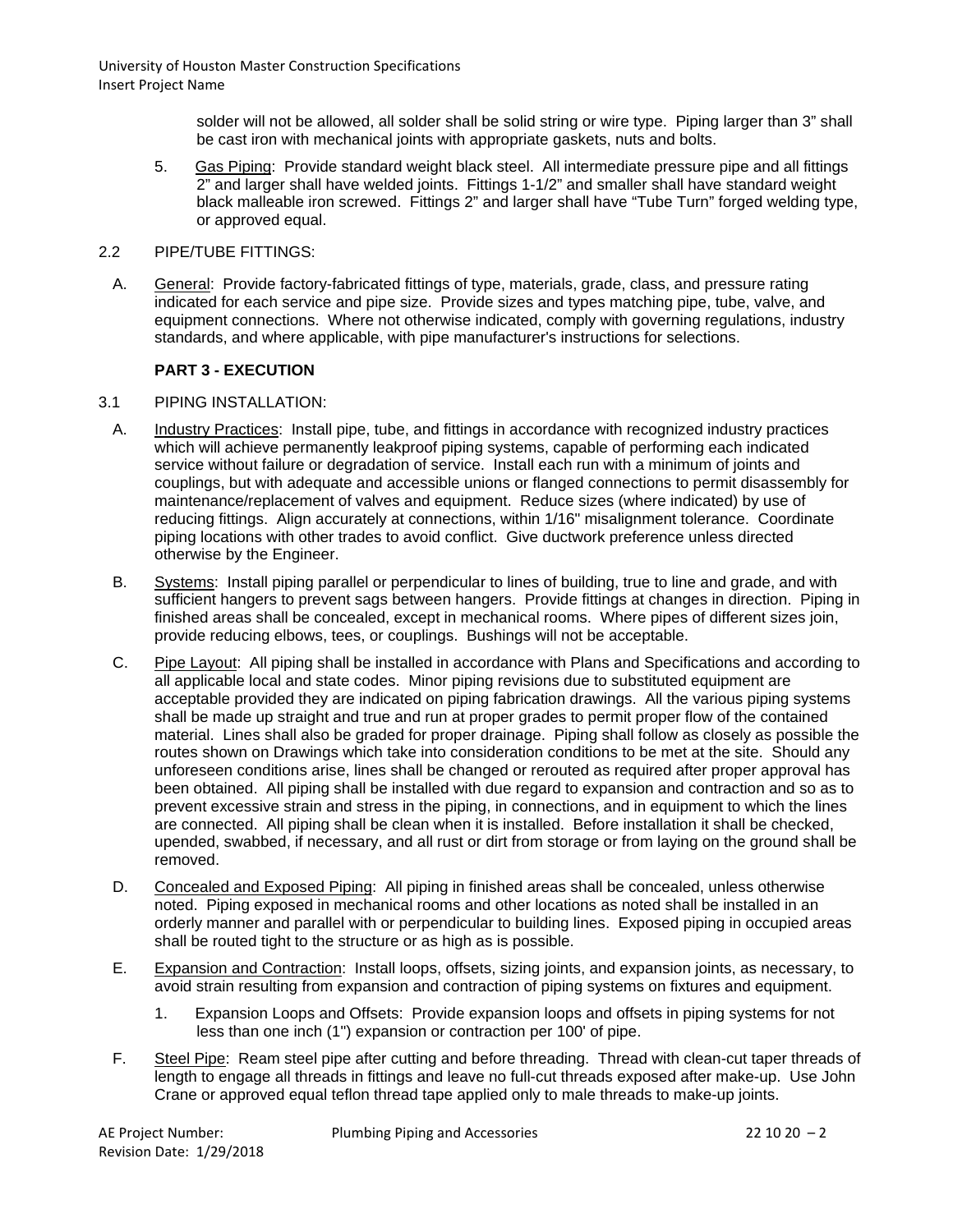- G. Copper Pipe: Cut copper pipe square and ream to remove burrs. Clean fitting socket and pipe ends with sand cloth, No. 00 cleaning pads or wire brush. No acids shall be used to clean either pipe or fittings or as a flux in sweating joints. The use of drilled T connections is not permitted.
- H. Final Connections to Equipment Furnished by Owner or Under Other Divisions of These Specifications: Where Drawings show equipment to be furnished under other Divisions of these Specifications or by the Owner, such equipment will be delivered to the site, uncrated, assembled, and set in-place under those other Divisions of these Specifications or under the separate contracts. Any required automatic control valves shall also be provided under those other Divisions of these Specifications or other separate contracts. Make all final connections of chilled water, hot water, condenser water, gas, domestic water, waste, and vent as shown. Provide valves, unions, strainers, check valves, and traps as required for proper operation of systems and equipment. Equipment not shown or noted on the piping drawings shall not be included in the scope of this requirement.
- I. Grading: All piping shall be carefully installed so as to eliminate traps and pockets in pressurized lines and to maintain flow in gravity flow lines. Where air pockets and traps cannot be avoided, provide valved hose connections for water traps and valved automatic air vents for air traps. The Contractor shall consider pipe grading requirements when coordinating pipe routing for the project. Pipe slope shall be maintained throughout the project. Waste and vent piping shall be sloped in accordance with the applicable codes. Pressurized plumbing piping systems shall be sloped to drain points.
- J. Pipe Grading: Install domestic water piping to pitch down in the direction of flow for drainage. Grade storm, soil, and waste piping at 1/4" per foot whenever possible, and not in any case less than 1/8" per foot for pipe sizes 4" and larger, unless shown otherwise on the Drawings. Grade vent piping at 1/4" per foot whenever possible, and not in any case less than 1/8" per foot toward vents. Grade gas piping at a minimum of 1/8" per foot toward condensation traps at connected equipment.
- K. Arrangement: Flanges or unions, as applicable for the type of piping specified, shall be provided in the piping at connections to all items of equipment. All valves and specialities shall be placed to permit easy and proper operation and access, and all valves shall be regulated, packed and glands adjusted at the completion of the work before final acceptance. Tapered reducers shall be used wherever changes in pipe sizes occur in mains. Bushings will not be permitted. The use of bull head tees or other high pressure drop configurations will not be permitted.
- L. Anchors: Pipe anchors shall be provided and installed at each end of piping runs which require expansion loops or joints, and where indicated on Drawings. Anchors shall be fabricated of rigid structured steel members firmly secured to the building structure.
- M. Protection: All open ends of pipes and equipment shall be properly capped or plugged during construction to keep dirt and other foreign materials out of the system. Plugs of rags, wool, cotton, waste or similar materials are not acceptable.
- N. Pipe Sizes: If the size of the piping is not clearly evident in the Drawings, the Contractor shall request instruction as to the proper sizing.
- O. Make-up lead and oakum joints with molten lead run into hubs in one continuous pour, to a minimum depth of one inch (1").
- P. Make-up "Ty-Seal" or "Dual-Tite" gasketed joints using lubrication and joining tools as instructed by the manufacturers. Base of stacks, horizontal runs under pressure, and gasketed pipe 5" and larger shall be made up using "Lubrifast" joining material.
- Q. Torque "No-Hub" joints in accordance with manufacturer's instructions. Do not install "No-Hub" joints below ground.
- R. Provide chrome-plated piping at each fixture installed in a finished space. Install with proper strap wrenches to avoid marking or defacing.
- S. Provide proper restraints on riser and stack offsets.
- 3.2 DOMESTIC HOT AND COLD WATER PIPING SYSTEMS: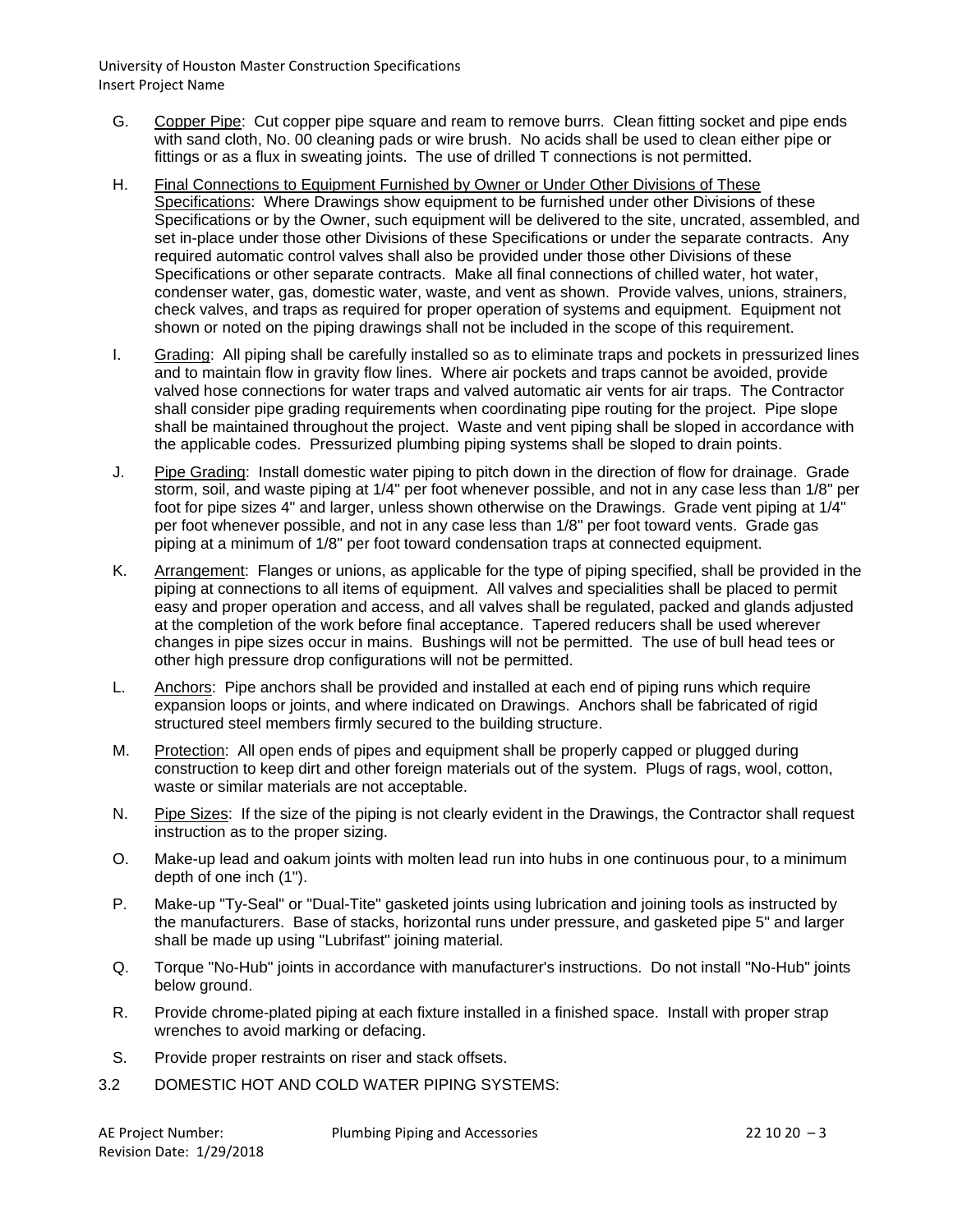- A. Piping Runouts to Fixtures: Provide piping runouts to fixtures sized to comply with governing regulations. Where not otherwise indicated, provide runouts sized to comply with the following: lavatories - 1/2" hot, 1/2" cold; water closet flush valves - one and one half inch (1-1/2") cold; urinal flush valves - one inch (1") cold; drinking fountains - 1/2" cold. Provide each fixture with a shut-off valve for each supply line. All exposed lines shall be chromium-plated.
- B. Riser Air Chambers: At the top of each main hot and cold water riser, provide an air chamber two pipe sizes larger than riser pipe and 24" high.
- C. Fixture Air Chambers: At each hot and cold water supply pipe at each fixture, provide an air chamber the same size as the fixture branch and not less than 18" high.
- 3.3 STORM AND SANITARY DRAINAGE SYSTEM:
	- A. Waste and Vent Piping Underground: All underground waste and vent piping, including turns to the vertical to 12" above the grade floor slab, shall be constructed of service weight (SV) hub and spigot cast iron soil pipe and fittings with **[lead and jute yarned] [or] [positive sealing elastomeric gasket joints.] [Lead and jute joints shall be yarned and then a continuous lead pour shall be made at least one inch (1") deep and caulked three times with tools properly sized for the pipe.] [Elastomeric gaskets shall be installed using an approved gasket lubricant.]** Pour concrete thrust blocks at all below grade turns and offsets for waste piping 6" and larger.
	- B. **[Vertical]** Waste **[and Vent] [Stacks] [and Waste] [Piping]** Above Grade: Service weight (SV) cast iron pipe and fittings with positive sealing neoprene elastomeric compression type gasket joints. Elastomeric gaskets shall be installed using gasket lubricant. All horizontal stack offsets **[and elbows]** (4" and larger) shall be joint-strapped and supported using riser clamps and threaded rod.
	- C. **[Horizontal Fixture, Waste and]** Vent **[Manifolds] [Piping] Above Grade**: Connect to the vertical stack with "No-Hub" cast iron soil pipe and fittings assembled with Stainless Steel No-Hub Coupling Assemblies.
	- D. Building Storm Drainage Piping Underground: All underground horizontal Storm Water piping including turns to the vertical to 12" above the grade floor slab, shall be constructed of service weight (SV) hub and spigot cast iron soil pipe and fittings with **[lead and jute yarned] [or] [positive sealing neoprene gasket]** joints. **[Lead and jute joints shall be yarned and then a continuous lead pour shall be made at least one inch (1") deep and caulked three times with tools properly sized for the pipe.] [Elastomeric gaskets shall be installed using an approved gasket lubricant.]** Pour concrete thrust blocks at all below grade turns and offsets. The Building Storm Water System shall extend **[5'-0"]** outside the Building **[to a catch basin as shown on the Drawings]**.
	- E. Building Storm Piping Above Grade: All Storm Drainage piping within the Building shall be service weight (SV) cast iron pipe and fittings with positive sealing neoprene elastomeric gasket joints. Elastomeric gaskets shall be installed using an approved gasket lubricant. All horizontal stack offsets **[and all elbows]** shall be joint-strapped and supported using riser clamps and threaded rod.
	- F. Insulation: All condensate drains and related piping, roof drain**[,]** and overflow roof drain bodies and horizontal runs of storm drainage piping within the occupied spaces of the building, shall be insulated as specified in Section 23 07 00.
	- G. Cleanouts: Install cleanouts at the base of every drainage stack, all bends and angles, upper terminal of each horizontal drainage pipe, each 90' length of horizontal straight run, where shown on the Drawings and as required by local code.
		- 1. Size: Cleanouts shall be line size for piping up to 4" and 4" size for piping larger than 4".
		- 2. Materials:
			- a. Unfinished area and chases provide J.R.Smith 4013 cast iron with countersunk slotted head and lead seal plug with heavy duty loose set scoriated cast iron cover.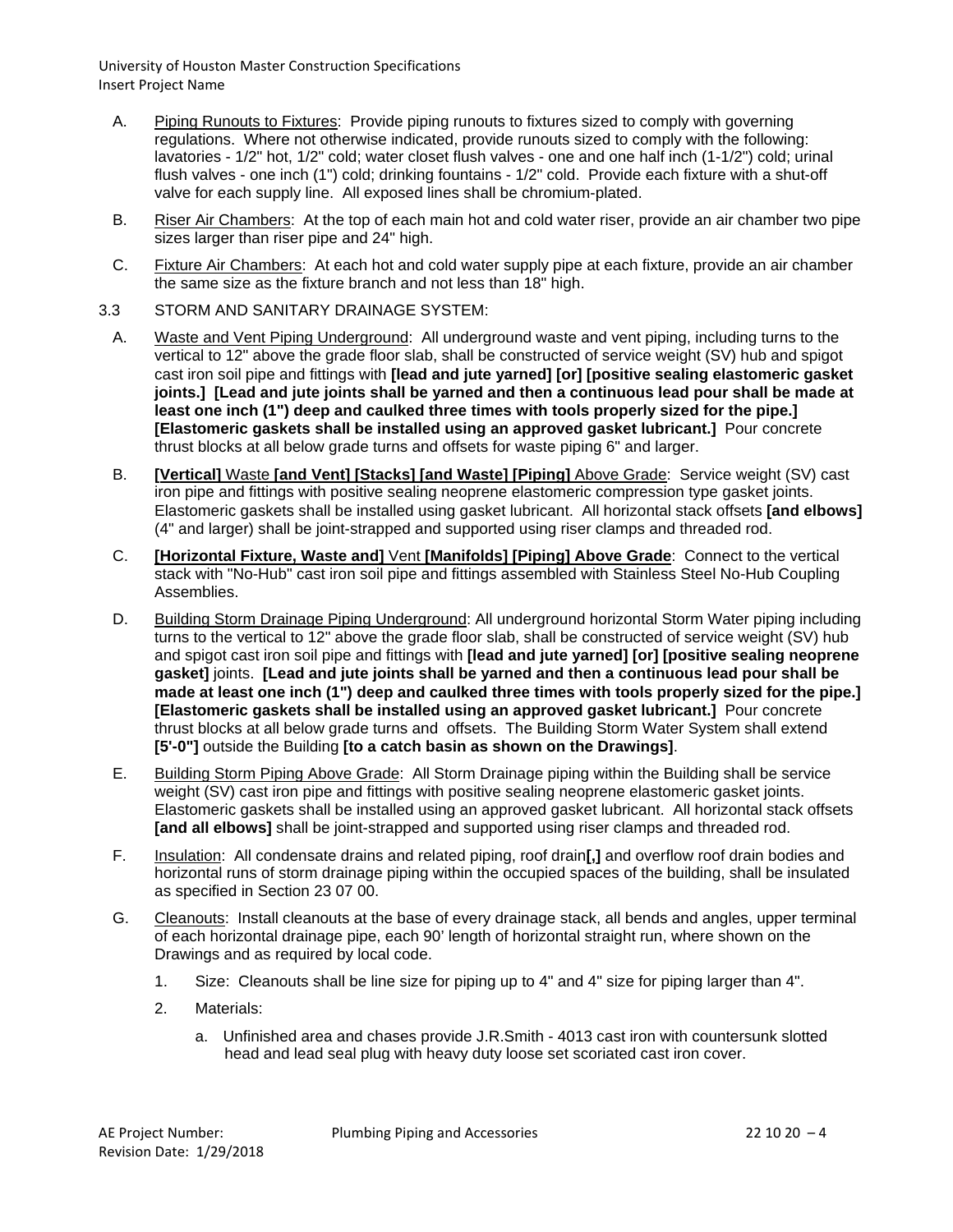- b. Finished walls provide J.R.Smith 4435 cast iron with countersunk slotted head, lead seal plug, square smooth finish Nikalloy access cover, 6"X6", nickel brass frame with anchoring lugs.
- c. Finished floors provide J.R.Smith 4020, 4020-Y for carpeted areas, floor cleanout with adjustable extension housing, cast iron with leade seal plug, round top, access cover and round frame.
- 3. Access: Provide access doors for access to cleanouts installed in concealed locations.
- H. Fixture Connections:
	- 1. Water Closets: Galvanized castable nipples.
	- 2. Urinals: Copper or cast iron nipples with suitable adapters.
	- 3. Lavatories: Copper or cast iron nipples with suitable adapters.
	- 4. Service Sinks: Brass or cast iron nipples with suitable adapters.
	- 5. Drinking Fountains: Copper or cast iron nipples with suitable adapters.
- 3.4 NATURAL GAS PIPING SYSTEM:
	- A. Code Compliance Products: Comply with local utility company and AGA regulations which require the products used for gas piping work to be selected from lists in certain published standards or coded as indicated.
	- B. Gas Piping: Gas piping intended for operation at pressures of 5 psig or greater shall be ASTM A53, Schedule 40, black steel joined by Schedule 40, black welding fittings. Gas piping, 2-1/2" and smaller, intended for operation at pressures less than 5 psig shall be ASTM A53, Schedule 40, black steel joined by Class 150 socket weld fittings except that Class 150, banded, black malleable iron, threaded fittings maybe used at valves and equipment connection. Gas piping, 3" pipe size and larger, intended for operation at pressures less than 5 psig shall be ASTM A53, Schedule 40, black steel joined by Schedule 40, black welding fittings. Provide condensation traps with removable caps at all equipment connections.
	- C. Concealed Piping and Protection: Gas piping run concealed in walls, chases, or above ceilings shall be installed in a Schedule 20 welded steel sleeve vented to the outside atmosphere. Suitable internal spacers shall be provided. Inaccessible piping shall be all-welded connections. Socket type weld fittings may be used for sleeved gas piping.
	- D. Underground Piping: Gas piping installed below grade shall be coated with Republic Steel Corporation (US) "X-Tru-Coat" high density polyethylene extruded coating, factory-applied with a fluid mastic to a minimum thickness of 0.040". Field welds, joints, and fittings shall be protected with mastic undercoat and by wrapping at least two layers of "X-Tru-Tape" installed as instructed by manufacturer.
	- E. Gas Distribution System Drip Pipes: Drip pipes shall be provided throughout the gas piping systems for the purpose of accumulating moisture and condensate. They shall be sized no smaller than the gas main which they drain in each instance. These drip pipes shall be U-shaped providing an effective water seal of no less than 12" of water. The extremity of each U-shaped drip pipe shall be threaded and capped with a suitably sized, screwed pattern, black, standard weight, malleable iron cap. All drip pipes shall be located in an accessible position so that the condensate may either be pumped from the system or so that a water seal may be provided in the event that the water forming the seal evaporates.
- 3.5 FLOOR DRAINS:
- A. General: Provide floor drains as manufactured by Josam, J.R.Smith, Zurn or Wade. Refer to plans for schedule
- 3.6 ESCUTCHEON PLATES: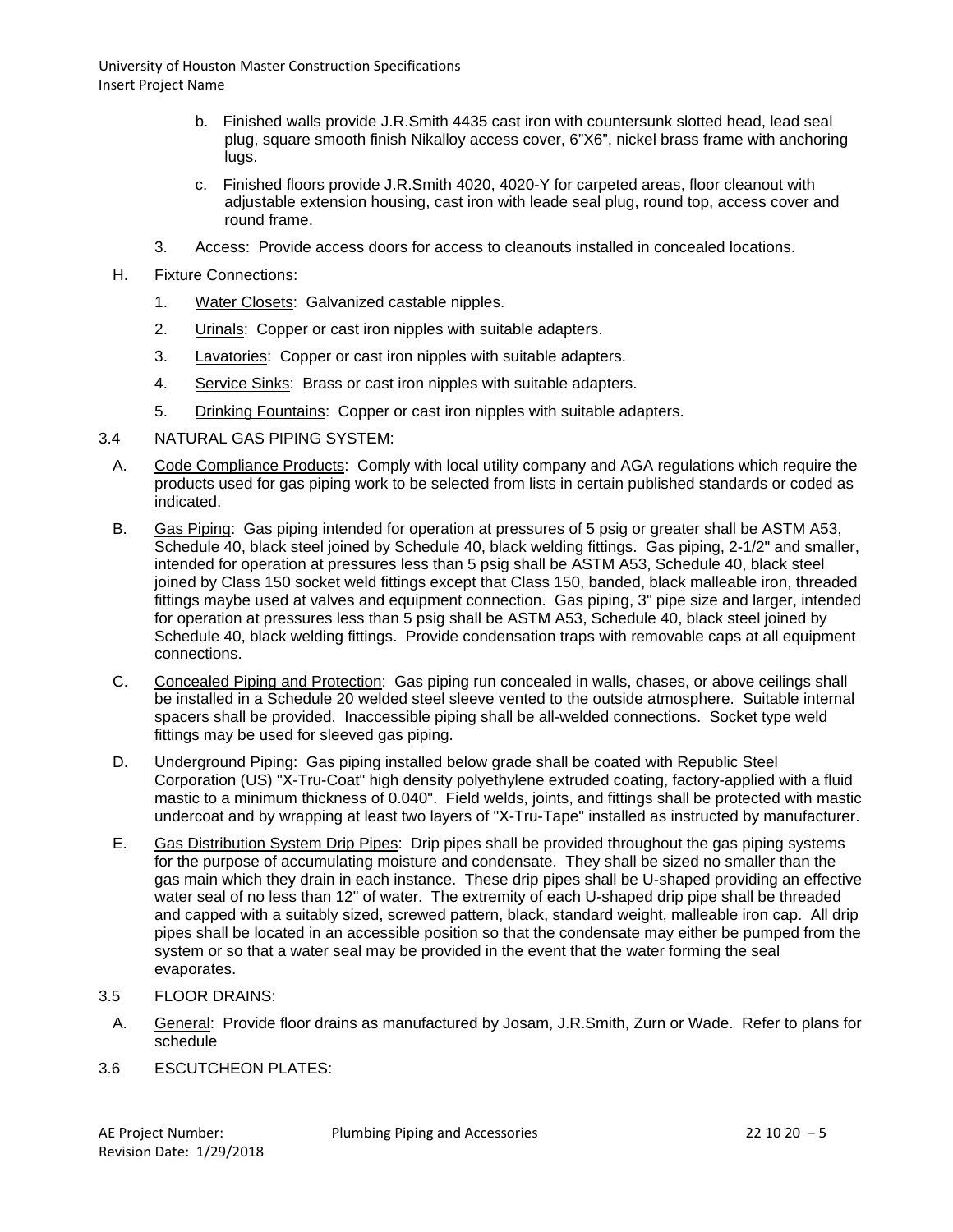- A. General: Except as otherwise noted, provide chrome-plated brass floor and ceiling escutcheon plates around all pipes, and similar items passing exposed through walls, floors, or ceilings, in any finished spaces except under floor and attic spaces. Plates shall be sized to fit snugly against the outside of the conduit. Plates will not be required for piping where pipe sleeves extend above finished floor. Provide sheet metal trim plates at all penetrations exposed to view of building occupants, unless directed otherwise by the Architect.
- B. Type: Escutcheon plates shall be Dearborn Brass Company, Fig. No. 1149 through 1152.
- 3.7 PENETRATIONS, FLASHING, AND SEALS:
	- A. Pipe sleeves, pitch pockets, and flashings compatible with the roofing and waterproofing installation shall be provided for all roof and wall penetrations and roof-mounted equipment and supports. Coordinate flashing details with the Architectural details and the roofing/waterproofing Contractors.
	- B. Segmented Annular Seals: Seal the openings around piping which penetrate the exterior construction using segmented annular seals to prevent the entry of water and other foreign material. Segmented annular seals shall be Thunderline Corporation Type LS Series link seals or an approved equal. Seals shall be Style C insulating type for standard service at temperatures up to 250°F. Seals shall be Style T high temperature service at temperatures up to 450°F.
- 3.8 CLEANING, FLUSHING, TESTING AND INSPECTING:
- A. Cleaning: Clean exterior surfaces of installed piping systems and prepare surface for application of any required coatings.
- B. Piping Tests:
	- 1. General: Blank off equipment during tests. Perform tests before piping is enclosed in walls, floors, partitions or in any other way concealed from view. Tests may be performed in sections. Tests shall be witnessed by the Engineer or Owner's Representative and local inspectors and results presented to the Engineer for acceptance and approval prior to concealing piping from view. Provide all necessary equipment for testing, including pumps and gauges. Refer to Section 15020 for additional requirements.
	- 2. Domestic Water Systems: Test hot and cold water systems hydrostatically to a pressure of 150 psig or 1-1/2 times working pressure, whichever is greater, for a period of 24 hours. Repair all leaks, replacing materials as necessary, and repeat tests until systems are proven tight.
	- 3. Soil, Waste and Vent Piping System: Test soil, waste, and vent piping by plugging all openings and filling system to height required by City Plumbing Inspector, but not less than 10'above the level of the pipe being tested, for a minimum of 3 hours. Inspect all joints for leaks, repair all leaks found, and retest until piping is demonstrated to be free from leaks as evidenced by no perceptible lowering of the water level after 3 hours. In addition to water test, apply peppermint or smoke tests, if required by local code.
	- 4. Storm Drainage Piping System: Test storm drainage piping same as specified for Soil, Waste, and Vent Piping System.
	- 5. Natural Gas Piping System: Test natural gas piping with compressed air or nitrogen to a pressure of five times the expected service pressure, but not less than 100 psig, for a period of 24 hours. Repair all leaks, replacing materials as necessary, and repeat test until systems are proven absolutely tight. After all pneumatic testing of the entire gas piping system has been completed and all leaks have been repaired and at a time deemed suitable by the Owner's duly authorized representative, the Contractor shall have the gas supply turned on and the gas odorant chemical added by a representative of the gas company, as applicable. The Contractor shall then bleed gas from every riser and every runout until the odor of gas is present at every gas connection.
	- 6. Flushing: Flush water piping systems with clean water following successful testing.